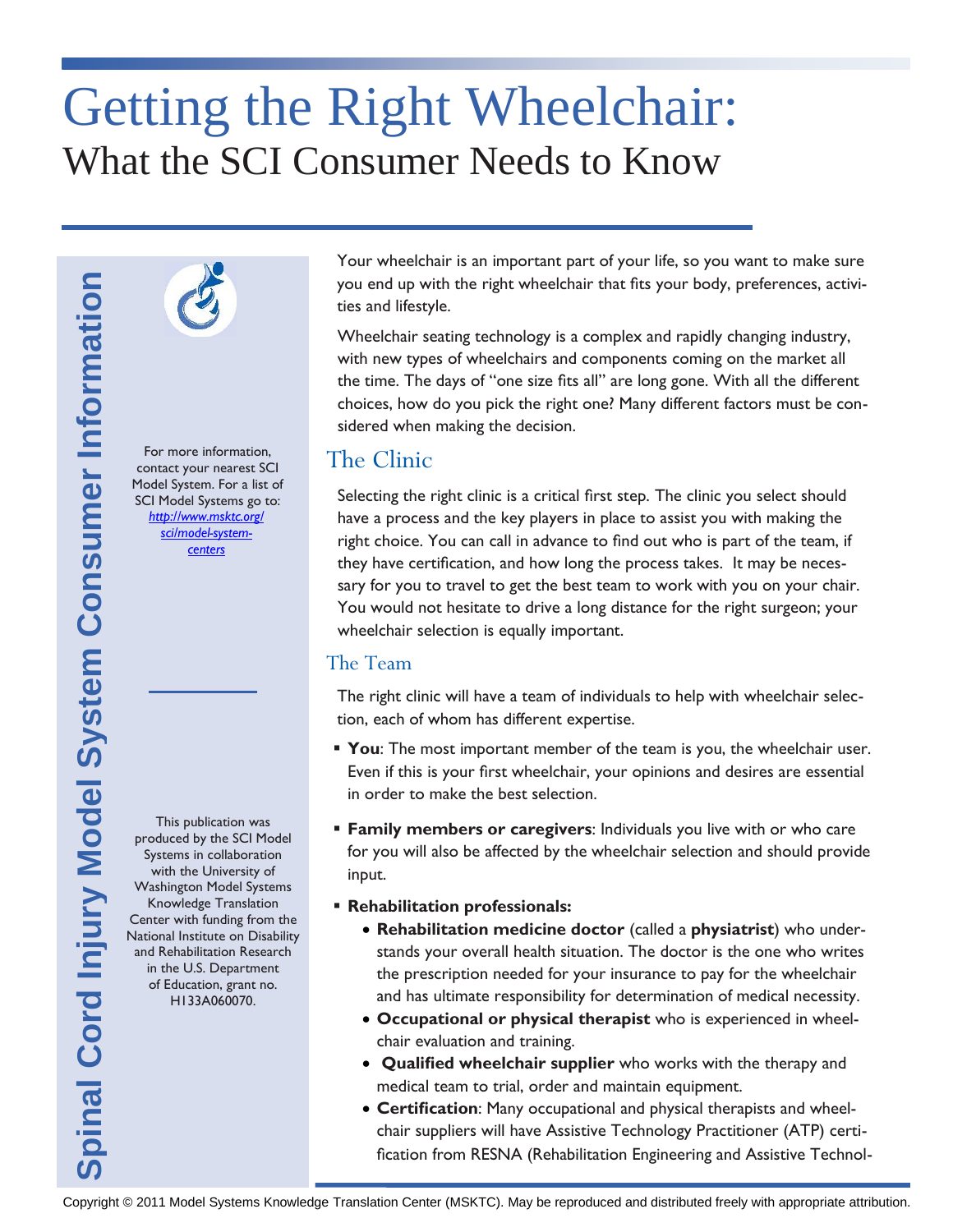ogy Society of North America) indicating they have passed a national examination and credentials check in their specialty. If Medicare is the payer, they require the wheelchair vendor to have at least one ATP-credentialed specialist.

## Medical and Physical Considerations

The team needs to consider many factors to ensure that you get the right wheelchair for your body, your health and your care needs.

- **Time since injury** 
	- **Newly injured individuals**: If this is your first wheelchair, you will likely need more advice on the technology that will best suit your needs. In addition, you may continue to have physical changes or recovery over the next several months, in which case this first chair may only be temporary. As a result, the team may recommend a rental chair or more frequent follow-ups.
	- **Long-time injuries**: If you have been using a wheelchair for a long time and have developed new problems, such as weakness or pain, you may need to make changes to your current wheelchair seating system.
- **Age** affects endurance and strength and may be a deciding factor between a manual or power wheelchair.
- **Strength and range of motion** will determine whether or how much you can push your wheelchair, transfer in and out of your wheelchair, lift and fold your wheelchair, etc.
- **Height and weight** will affect what size wheelchair you will need.
- **Trunk stability:** The higher your level of injury, the more unstable you are likely to be, and this requires extra attention to seating and position to enhance stability.
- **Functional abilities**: Your level and completeness of spinal cord injury will affect how much function you have in your arms and hands and whether you will need a power or manual wheelchair.
- **Medical conditions or risks**: Conditions such as spasticity, previous pressure sores, or urinary

leakage can also affect wheelchair selection and should be discussed with your team.

#### Caregiver Considerations

It is important for the people who care for you to be able to work with your wheelchair, which may include pushing it occasionally or lifting, folding, fixing, cleaning or adjusting the wheelchair.

# Environment and Lifestyle Considerations

Your wheelchair is a tool that enables you to do more of what you want in life.

- **Home:** Is your home carpeted? Are entrances to your home steep? Are there difficult surface conditions that a wheelchair might need to push over, such as gravel or grass? While you may make changes to your home to accommodate a chair, it is also possible that chairs exist that can help you when changes to the home environment are not possible or desired.
- **Work**: What will you be doing for work, and how does your wheelchair need to fit into that environment? For example, will your wheelchair fit under the conference room table where you meet twice a week?
- **Transportation:** Will you be driving your own vehicle? Van or car? Will you be taking public transportation? Will someone else be driving you around?
- **Leisure activities**: Will you spend time outdoors on grass or hiking on trials? Will the wheelchair also be used for sports?
- **Personal taste/preferences**: For example, some people may prefer a sportier-looking chair or a specific color (but note that something other than the standard color may cost more).

## Financial Considerations

- **Insurance coverage:** This is often a major consideration when choosing a wheelchair and may limit your choices. However, it is best to choose the optimal chair first, then consider your financing.
- **Other financial resources**: Local resources to assist in purchasing your chair may be available